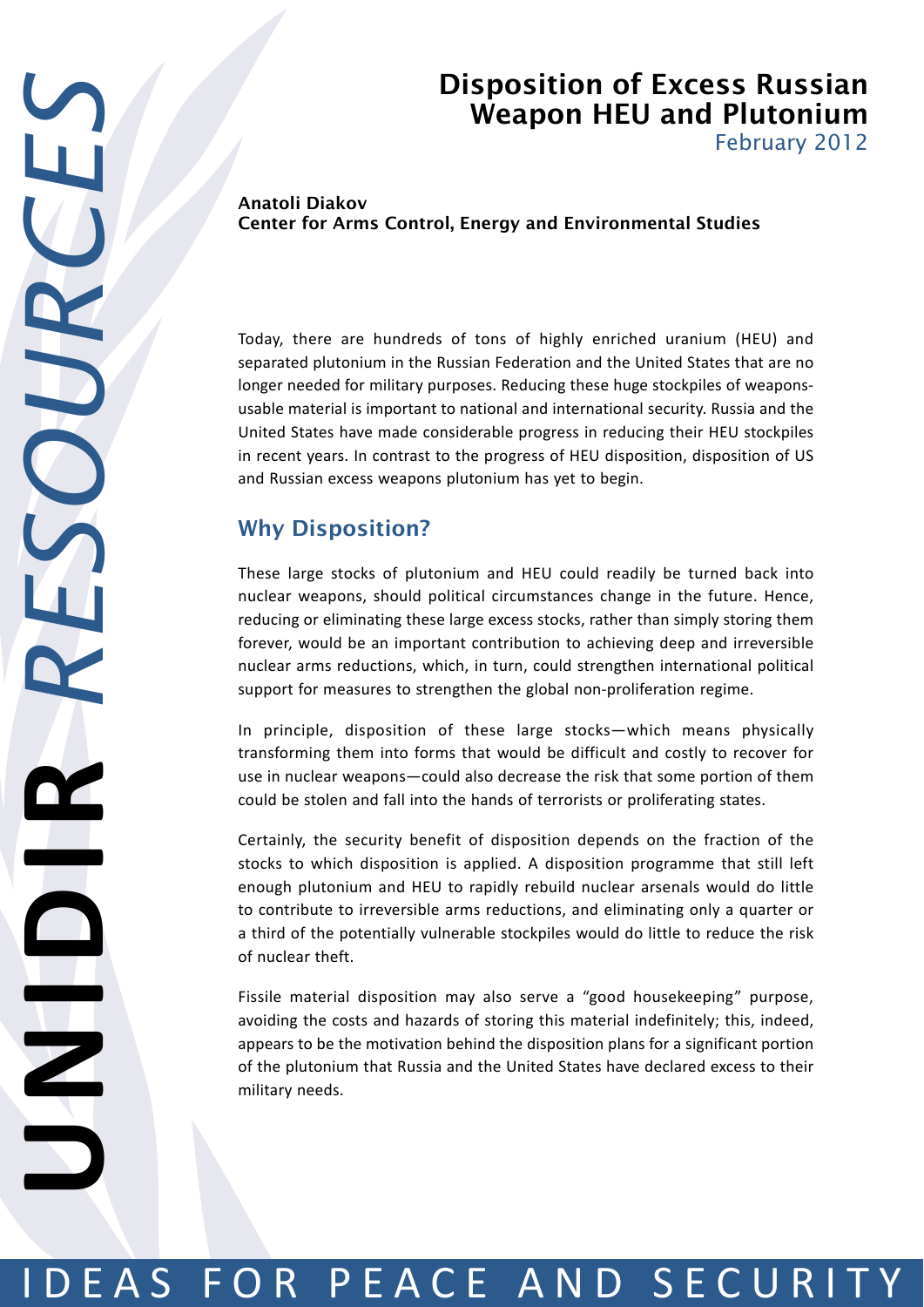## Russia's Fissile Material Stocks

The production of nuclear-weapon materials was one of the primary objectives for the United States and Soviet Union in their competition during the Cold War. As the result, huge quantities of fissile materials were produced. With regard to production of HEU, the both United States and Soviet Union/Russia produced it not only for weapons but also for nuclear submarines and naval vessels.

Russia has very large quantities of fissile materials but has never released information on how much HEU and weapon-grade plutonium it produced. While a small part of these materials were expended in tests, currently some part is in weapons, and significant quantities are in stockpiles accumulated from dismantled warheads or materials produced for weapons but never actually used in warheads. Estimates by non-governmental analysts, which are uncertain, suggest that, when the Soviet Union collapsed, Russia possessed something in the range of 1,250 tons of HEU and over 110 tons of weaponsgrade plutonium, including the material in the warheads.<sup>1</sup> As of the end of 2011, Russia had an estimated 720±120 tons of HEU and 127±8 tons of weapons-grade plutonium.

#### Declarations of Excess

Russia declared that 500 tons of its HEU (roughly 40% of the estimated total) is excess to its military needs and agreed to blend this material to low-enriched uranium (LEU) for sale in the US market, as discussed below. In the 1990s, Russian President Boris Yeltsin declared that "up to" 50 tons of Russia's weapons-grade plutonium was excess to military needs, but the only portion of the total stock that Russia has definitely committed to disposition is the 34 tons covered by the 2000 US–Russian Plutonium Management and Disposition Agreement; this represents a quarter of Russia's estimated total stock of weapons-grade plutonium.

## Disposition of Excess Russian HEU

Currently two programmes intended for HEU disposition are under way in Russia: the US–Russian HEU Purchase Agreement, and the Material Consolidation and Conversion project. In addition to these two programmes, Rosatom is also using enriched uranium for up-blending German reprocessed uranium in fuel production for Western pressurized water reactors.<sup>2</sup>

## The US–Russian HEU Purchase Agreement

In 1993, the United States and Russia reached an agreement under which Russia committed to down-blend 500 tons of 90% enriched uranium recovered from dismantled warheads to the enrichment of 4 or 5%. The United States committed to buy, over a 20 year period, this down-blended uranium for use in light water reactors. This agreement is now being implemented. Approximately 30 tons of HEU are being blended each year, and the 500-ton agreement is expected to be completed in 2013. By the end of 2011, Russia

<sup>1</sup> International Panel on Fissile Materials, *Global Fissile Material Report 2010. Balancing the Books: Productions and Stocks*, 2010, chp. 4, <www.fissilematerials.org/ipfm/site\_down/ipfmreport10.pdf>

<sup>2</sup> Mark Hibbs, "Framatome, Elektrostal looking to double business in down-blended HEU fuel", *Nuclear Fuel*, vol. 27, no. 17, 2002, p. 1.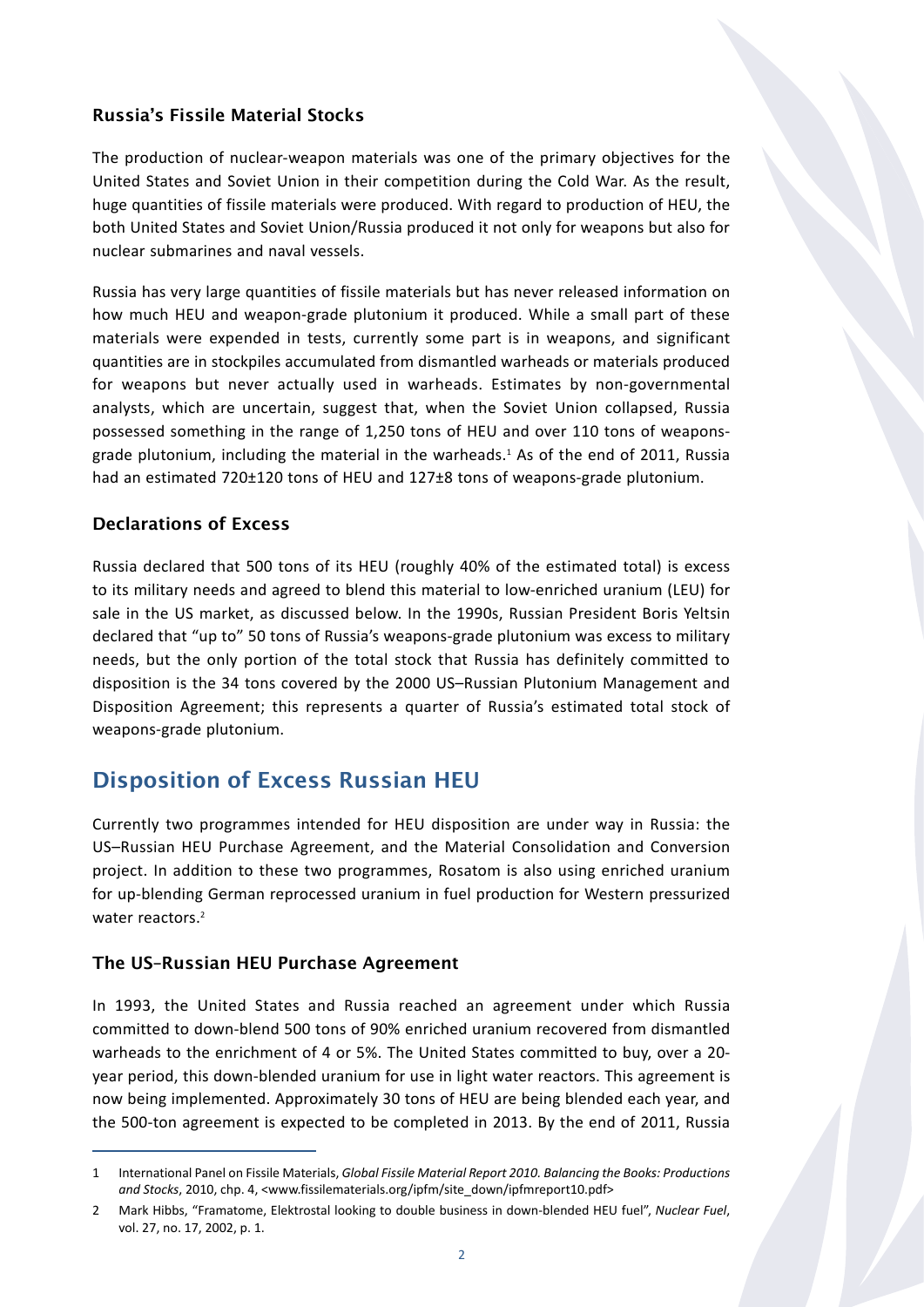had delivered to the United States 12,739 tons of LEU down-blended from about 442.5 tons of HEU, equivalent to 17,698 nuclear warheads eliminated.<sup>3</sup>

The blending process for this HEU is not complex from a technical point of view. The HEU weapon components are cut into metal shavings and then baked to convert them to oxide. The oxide is dissolved, put through a solvent extraction to remove impurities, and converted back to oxide. After that, the uranium oxide is converted to uranium hexafluoride (UF<sub>6</sub>). The UF<sub>6</sub> is then blended by piping a stream of highly enriched UF<sub>6</sub> together with a stream of 1.5% enriched UF<sub>6</sub>, and the resulting LEU is stored pending shipment to the United States. (Blendstock enriched to 1.5% is used rather than natural or depleted uranium to dilute undesirable isotopes in the HEU, such as U-232 and U-234; the blendstock is produced by stripping enrichment tails.) In Russia, cutting the components into shavings, oxidization and purification are performed at the Siberian Chemical Combine (SCC) in Seversk, Tomsk region, and the Mayak Production Association in Ozersk, Chelyabinsk region. The purified HEU oxide is converted to hexafluoride at Seversk and at the Electrochemical Plant in Zelenogorsk, Krasnoyarsk region. There are three enrichment plants in Russia—SCC in Seversk, the Electrochemical Plant in Zelenogorsk, and the Urals Integrated Electrochemical Enterprise in Novouralsk, Sverdlovsk region.

In September 1993, the United States and Russia agreed on transparency measures to be used by the US side at the Russian HEU down-blending facilities and by the Russian side at the US facilities, to provide assurance that the LEU being delivered in fact comes from HEU metal, and that it is only used for peaceful purposes once in the United States.<sup>4</sup> The US inspectors make several visits each year to the facilities where the HEU metal weapon components are cut into shavings and converted to oxide. At the blending facilities, the United States has continuous monitoring equipment for three pipes: one carrying 90% enriched UF<sub>6</sub>, one carrying 1.5% enriched UF<sub>6</sub> used to down-blend the HEU, and the pipe carrying the final product, LEU at 4.5% enrichment. Russian inspectors make visits to the US fuel fabrication facilities where material is fabricated into reactor fuel.

#### Material Consolidation and Conversion Project (MCC)

Under this programme, the US Department of Energy has been working jointly with Rosatom to transfer the HEU from Russian research institutes where it is no longer needed to the Research Institute of Atomic Reactors in Dmitrovgrad (RIAR) and the Scientific Production Association Luch in Podolsk for conversion to LEU. While the main purpose of this programme is to reduce the number of sites with HEU, it also supports the downblending of HEU to LEU. In addition to RIAR and Luch, 16 other Russian institutions are participating in this programme, many of which are sending HEU to RIAR and Luch. The MCC is interested primarily in material more than 80% enriched and more than 50% uranium by weight. MCC plans to blend 17 tons of HEU to LEU by the end of  $2015$ .<sup>5</sup>

<sup>3</sup> United States Enrichment Corporation, "Megatons to Megawatts", <www.usec.com/russia-contracts/ megatons-megawatts>, as of 30 January 2012.

<sup>4</sup> For a description, see Matthew Bunn, with James Platte, "Highly Enriched Uranium Transparency", in *Nuclear Threat Initiative Research Library: Securing the Bomb*, 2006, <www.nti.org/e\_research/cnwm/monitoring/ uranium.asp >. See also V. Rybachenkov, "Practical Prerequisites for the Implementation of Transparency and Verification Measures on Fissile Materials", presentation at the international workshop International Cooperation in the Combat against Nuclear Terrorism and the Role of Nuclear Arms Control, Geneva, 17–18 December 2002.

<sup>5</sup> US Department of Energy, *FY 2008 Congressional Budget Request: National Nuclear Security Administration*,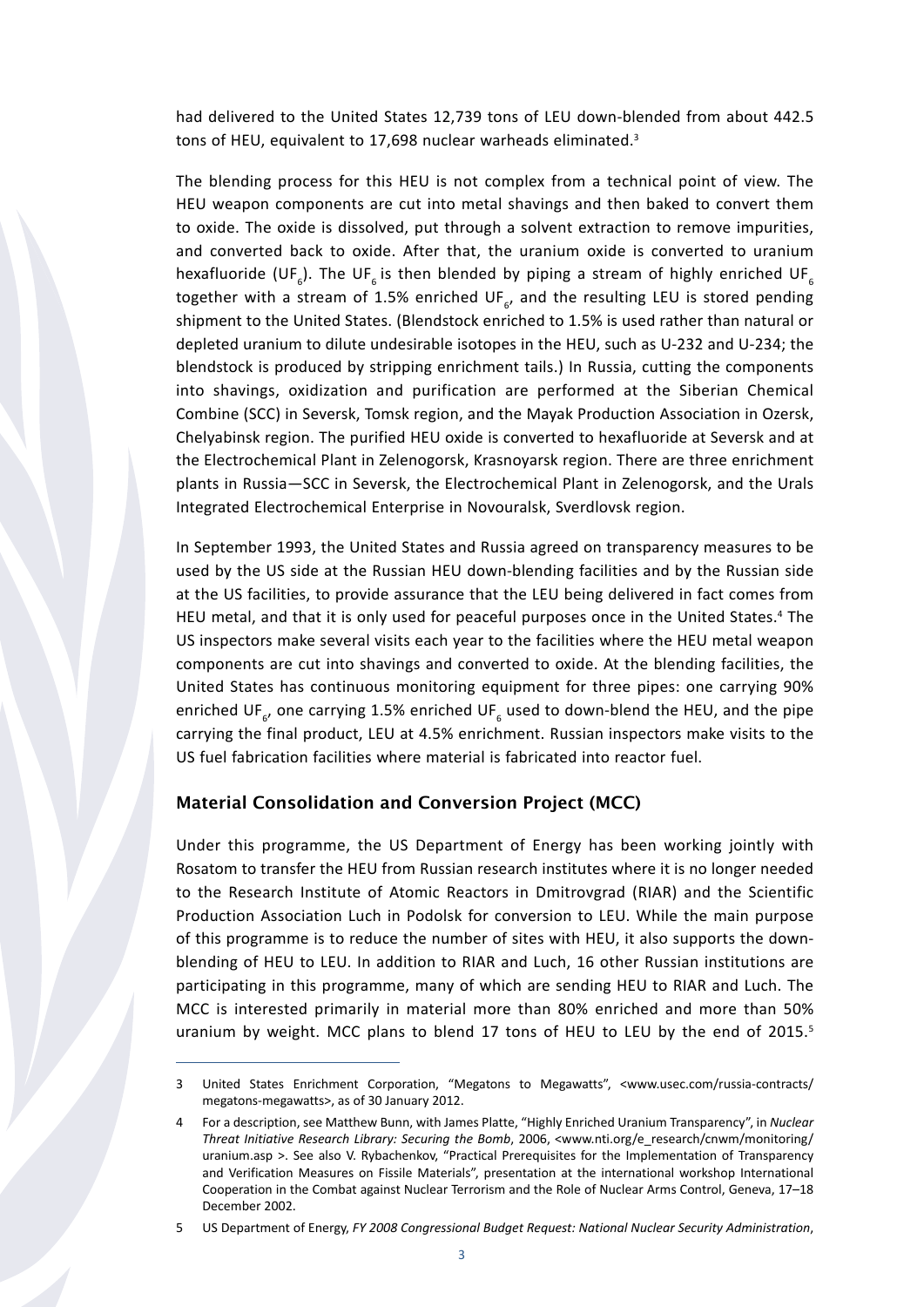The rate of down-blending is about 1.5 tons of HEU per year, divided between RIAR and Luch. By the middle of fiscal year 2008 some 10 tons of HEU had been down-blended.<sup>6</sup> The down-blended material is being shipped to the Machine Building Plant (MSZ) in Elektrostal.

#### Up-Blending West European Reprocessed Uranium

The Russian nuclear fuel producer and supplier concern TVEL has been fabricating fuel for West European pressurized water reactors and boiling water reactors since 1996, using their reprocessed uranium blended with Russian HEU.<sup>7</sup> Using the equipment supplied by the French company AREVA, MSZ has already produced more than 1,000 fuel assemblies for utilities in Germany, Sweden, Switzerland and the Netherlands.<sup>8</sup>

The production of one ton of fuel from reprocessed uranium requires some 35 kg of HEU, if the HEU is enriched to 90% U-235. If the annual rate of fuel production is about 200 fuel assemblies per year, that results in the disposition of 3.5 tons of HEU annually. Taking into account that, by the end of 2009, TVEL had produced 2,000 fuel assemblies, some 35 tons of HEU (90% equivalent) had been disposed as a part of fuel manufacturing with reprocessed uranium.<sup>9</sup> This material, like the MCC material, is in addition to the 500 tons covered by the HEU purchase agreement.

## Further Reductions in HEU Stocks

There is no public indication that Russia has set specific requirements for the quantities of weapons-grade fissile materials that it needs for its weapons arsenal and for future naval reactor use. That makes it difficult to estimate how much additional HEU and weaponsgrade plutonium might be declared excess as a result of further reductions in Russia's warhead stocks. If Russia and the United States each reduced their stocks of deployed nuclear warheads as established by the New START treaty to the level of 1,550, that could free up hundreds of tons of additional material for disposition.

It is unlikely, however, that Russia will continue any version of the US–Russian HEU Purchase Agreement after it expires in 2013. The Russian Federal Atomic Agency chief Sergei Kirienko has indicated that Russia will not continue the programme after 2013.<sup>10</sup> With its economy growing and greatly increased federal funding for the nuclear sector, Russia does not need revenue from the HEU deal in the way it did in the early 1990s. Moreover, the way the deal is currently implemented makes it less profitable for Russia than simply marketing enrichment services commercially.

Also, some experts believe that sales of an enrichment service is more important to Rosatom than uranium sales. Russia wants to get commercial access to the US enrichment

<sup>2007,</sup> p. 474, <www.cfo.doe.gov/budget/08budget/Content/Volumes/Vol\_1\_NNSA.pdf>.

<sup>6</sup> See <http://nnsa.energy.gov/mediaroom/pressreleases/04.24.08>.

<sup>7</sup> Ann MacLachlan and Michael Knapik, "TVEL eyes collaboration to serve U.S. market", *Nuclear Fuel*, vol. 29, no. 20, 2004.

<sup>8</sup> "AREVA representatives have pointed out the high quality of fuel fabrication at MSZ", *Atom Pressa*, no. 46, 2006.

<sup>9</sup> "Na OAO Mashinostroitelny zavod izgotovlena dvukhtysyachnay TVS zapadnogo obrazsa", Nuclear.Ru, 29 May 2009, <www.nuclear.ru/rus/press/nuclear\_cycle/2112914/>.

<sup>10</sup> Alexander Emeliyanov, *"Renaissance on Kirienko"*, *Rossiyskaya Gazeta*, 5 July 2006.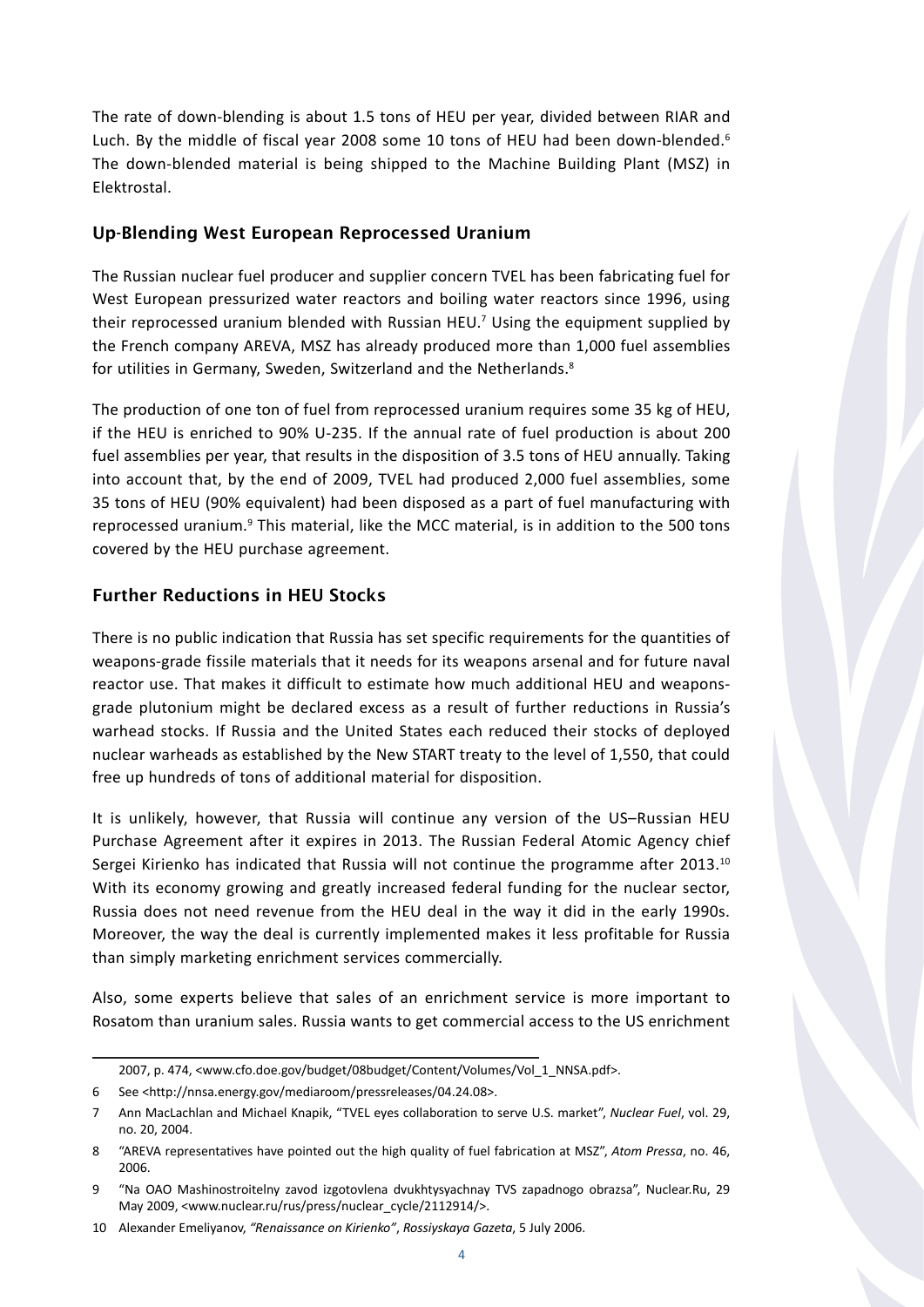market after 2013. While Russian sales of enrichment services to the United States are currently blocked, under the HEU–LEU deal Russia supplied about 5.5 million separative work units (SWU) per year to the United States—that is 44% of the US utility requirements.11 After 2013 Rosatom would like to have 20–25% of the US SWU market and it needs assurances that US trade laws will not be used to block Rosatom SWU sales in the United States.

## Disposition of Excess Russian Plutonium

#### Plutonium Disposition Options

Unlike HEU, weapons-grade plutonium cannot simply be eliminated as a potential weapons material by dilution with a non-fissile isotope. All plutonium isotopes can support an explosive chain reaction and only plutonium-238, which is available in only small quantities, is considered unusable for weapons. Nuclear weapon designers prefer to use weapons-grade plutonium, containing typically more than 90% Pu-239. Plutonium containing substantial percentages of other isotopes generates far higher spontaneous neutron fluxes, heat generation and radiation fields, which complicate nuclear weapon design. Nevertheless, a nuclear bomb with an assured, reliable yield in the kiloton range can be made with reactor-grade plutonium.

A meeting of international experts held in Paris in October 1996 in response to a call from the Group of Eight Nuclear Safety and Security Summit held in Moscow earlier that year, and a 1997 study by a joint scientific commission reporting to the US and Russian presidents, all concluded that the two least problematic approaches to plutonium disposition would be:

- 1. Mixing the plutonium with uranium, fabricating it into mixed oxide (MOX) fuel and irradiating the material in existing reactors; or
- 2. Immobilizing the plutonium with high-level wastes. $12$

Russia has always seen its excess plutonium as an asset that should be used to produce energy. In the context of the closed-fuel-cycle policy adopted by Russia for the long term, this means that priority should be given to the MOX option and not to immobilization and disposal as a waste. While the United States and Russia have some experience in producing MOX fuel, they do not have the technical infrastructure to undertake plutonium disposition. For the MOX option they both need plants for converting plutonium metal to oxide and new MOX fuel-fabrication facilities.

#### Russian-US Plutonium Management and Disposition Agreement

The United States and Russia have been discussing what to do with their excess weapons-grade plutonium since the early 1990s.<sup>13</sup> In this discussion Russia has taken

<sup>11</sup> Daniel Horner and Michael Knapik, "Tenex's Mikerin says US-Russia HEU deal won't run beyond 2013", *Nuclear Fuel*, vol. 31, no. 13, 19 June 2006.

<sup>12</sup> John P. Holdren and Evgeniy P. Velikhov, co-chairs, *Final Report of the US-Russia Independent Scientific Commission on Disposition of Excess Weapons Plutonium*, 1997, <http://bcsia.ksg.harvard.edu/BCSIA\_ content/documents/fnlrpt.pdf>.

<sup>13</sup> In 1998, the two sides reached an agreement providing a legal framework for technical cooperation on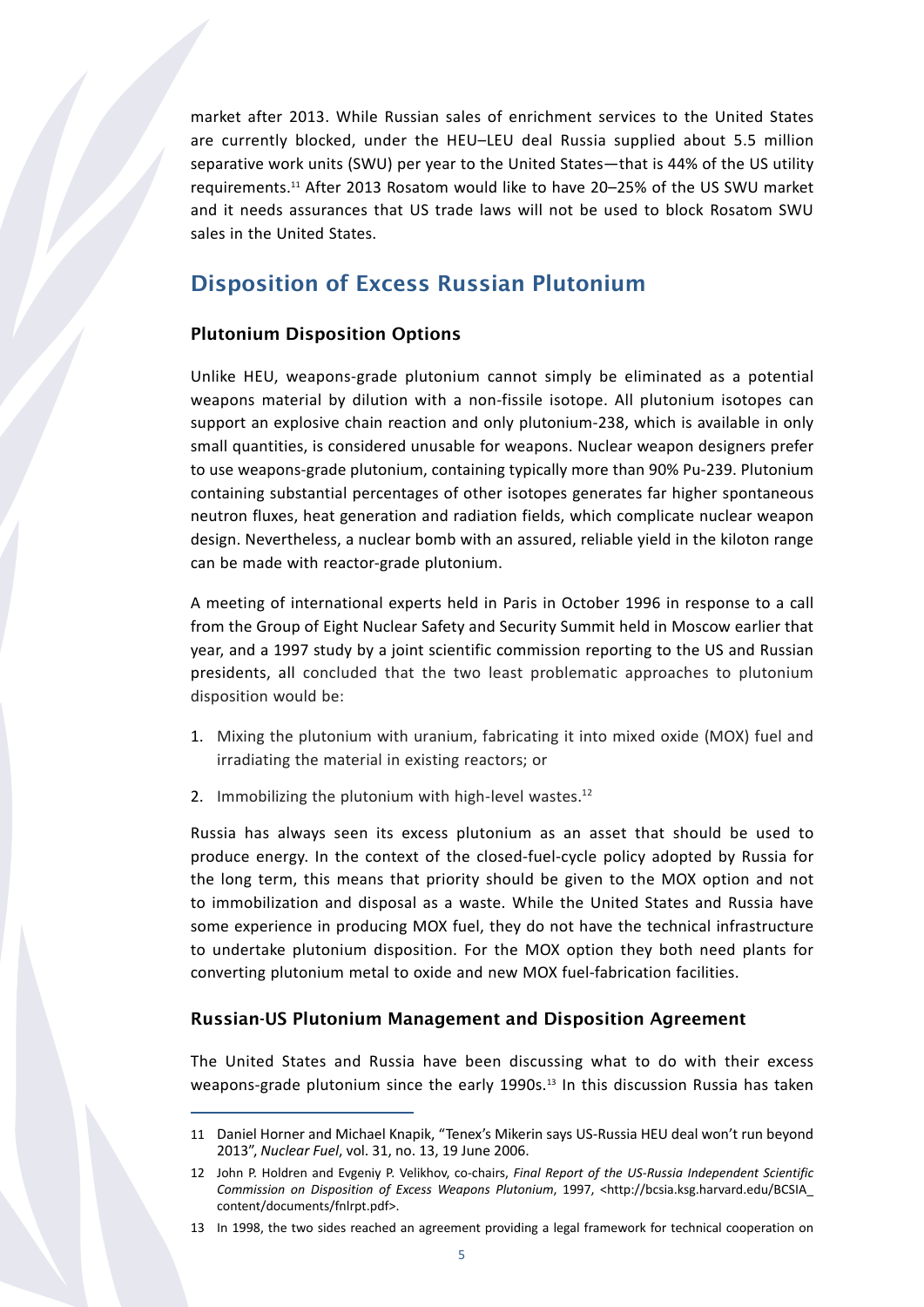the view that, if other states want Russia to burn weapons-grade plutonium soon, rather than waiting until it becomes an economic fuel for future fast neutron reactors, then they should pay the full costs of doing so, including the design, construction and operation of the planned facilities to produce MOX fuel, and of the reactor modifications required to adapt existing reactors to use the fuel. In 2000 Russia and the United States concluded their Plutonium Management and Disposition Agreement (PMDA), committing each to eliminate 34 tons of weapons-grade plutonium.<sup>14</sup>

The most important provisions of the Agreement are:

- • irreversible transformation of excess weapon grade plutonium into forms unusable for nuclear weapons;
- • parallelism and parity of the Russian and US plutonium disposition programmes: each party will dispose of no less than 34 tons of weapons-grade plutonium (isotope ratio of Pu-240 to Pu-239 not more than 0.1) in the form of light water reactor fuel;
- • possibility of disposition of additional plutonium which may be withdrawn from nuclear weapons programmes in the future; and
- • assurances to Russia that the United States and other states would provide full funding for the whole disposition programme.

The agreement also called for bilateral and International Atomic Energy Agency (IAEA) monitoring, beginning at least at the moment when the material arrived at a fuel fabrication or immobilization facility, to confirm that the parties were fulfilling their obligations.

Most of the Russian mixed plutonium was to be fabricated into MOX fuel for existing reactors in a new MOX plant. A joint US–Russian study on cost analysis and economics of plutonium disposition envisioned that 14.5 tons of Russia's excess plutonium would be used in the BN-600 fast neutron reactors and the rest in VVER-1000 light water reactors.<sup>15</sup> The estimated cost for the Russian disposition programme was about \$1.8 billion.

## The Lost Decade

It was originally envisioned that a full-scale MOX plant would be operating in Russia by 2007. But due to several reasons it was recognized that this facility would not begin operation until 2017–2018, a delay of at least ten years.16

disposition technologies; 1998 also saw the conclusion of a Russian–French–German agreement on technical cooperation related to plutonium disposition.

<sup>14</sup> US Department of Energy, *Agreement between the Government of the United States of America and the Government of the Russian Federation Concerning the Management and Disposition of Plutonium Designated as No Longer Required for Defense Purposes and Related Cooperation*, 2000, <www.nnsa.doe. gov/na-20/docs/2000\_Agreement.pdf>. In order to keep the isotopics of weapons-grade plutonium secret, it was agreed that the excess weapons plutonium could be mixed with up to four tons of reactor-grade plutonium, for a total of 38 tons of separated plutonium.

<sup>15</sup> Joint US–Russian Working Group on Cost Analysis and Economics in Plutonium Disposition, *Cost Estimates for the Disposition of Weapon-Grade Plutonium Withdrawn from Russia's Nuclear Military Programs*, 2001.

<sup>16</sup> Joint US–Russian Working Group on Cost Analysis and Economics in Plutonium Disposition, *Analysis of Russian-Proposed Unified Scenario for Disposition of 34 Metric Tons of Weapon-Grade Plutonium*, 2006.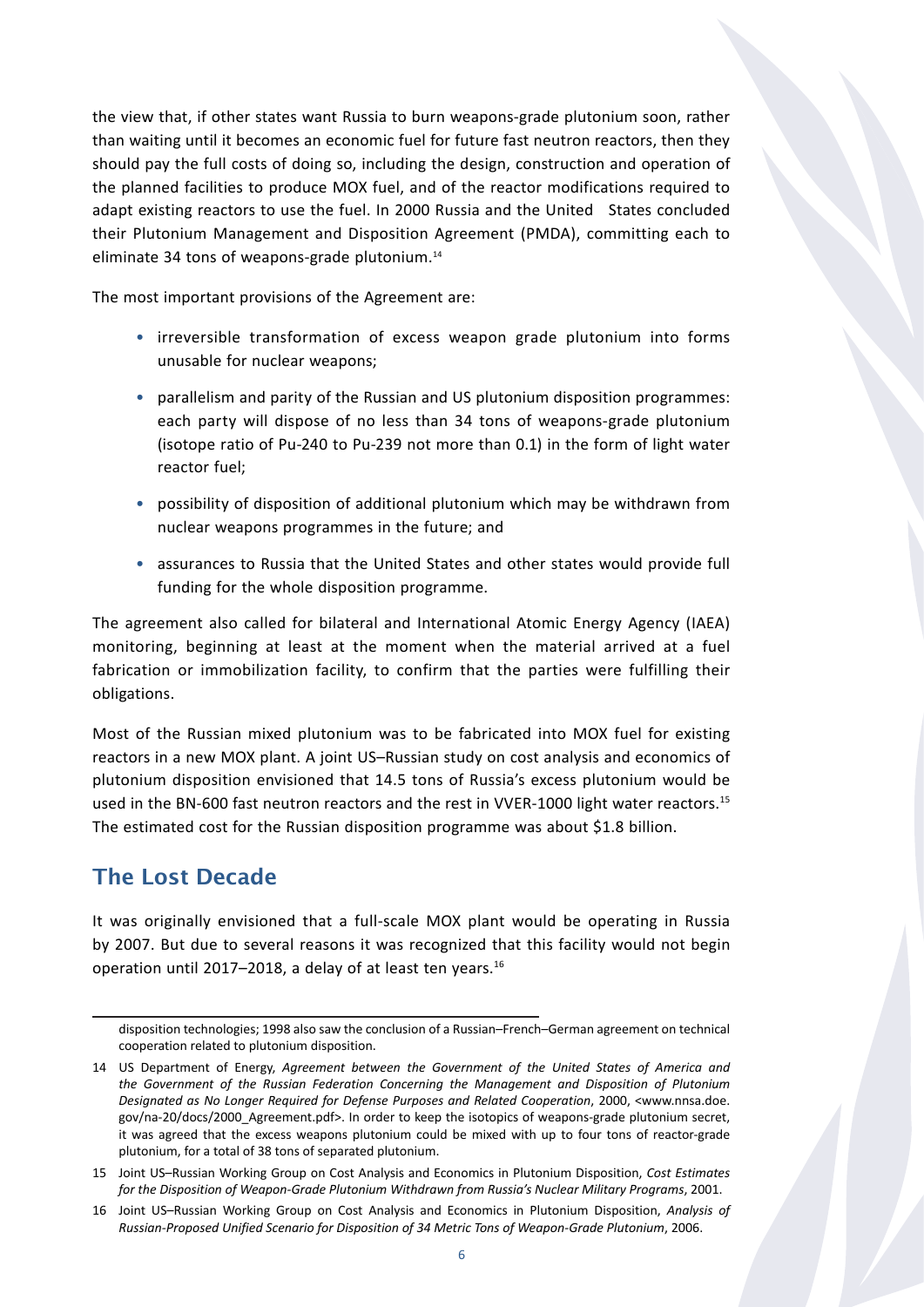One reason for the delay is a dispute over the liability of US contractors for any damages due to their contributions to Russia's plutonium disposition programme. This was only resolved in a US-Russian protocol signed on 15 September 2006.<sup>17</sup>

Funding has also been a problem. The newly estimated cost for the Russian disposition program increased from about \$1.8 billion in 2000 to \$4.1 billion. However, the G-8 Summit Plutonium Disposition Planning Group that was set up to develop an international financing plan to assist the Russian plutonium disposition programme accumulated only \$800 million. In 2007, the US government informed Russia that "it does not plan to provide assistance beyond the \$400 million already pledged".18

Another complication stemmed from the fact that the 2000 US–Russian plutonium disposition agreement called for using most of the excess plutonium as MOX in the VVER-1000 light water reactors. However, the Russian nuclear establishment came to the final conclusion that the use of MOX fuel in light water reactors does not correspond to the long-term Russian strategy for nuclear power development, and therefore financing of plutonium disposition in light water reactors from the state budget is not reasonable.<sup>19</sup> In their view the plutonium should be used in fast neutron reactors, where it could be recycled repeatedly to generate more plutonium without building up troublesome higher actinides.

During subsequent US–Russian consultations it was agreed that for, disposition of its excess plutonium, Russia would use the fast neutron reactors BN-600 and BN-800 (which is currently under construction) instead of the VVER-1000 light water reactors. To reflect new realities both sides have developed a Protocol to the 2000 PMDA agreement that was signed in April of 2010. One year later the modified PMDA agreement was ratified by the Russian Duma and it entered into force in July 2011.

#### Amended 2000 PDMA Agreement

The basic changes introduced in the 2000 Agreement are the following:

- Each party will dispose of 34 tons of excess plutonium by irradiation of MOX fuel in power reactors. The overall quantity of 34 tons will consist of 25 tons of plutonium in the form of pits and clean metal and of 9 tons of plutonium oxide. For Russia this means plutonium oxide that was produced after 1997.
- Russian plutonium will be disposed of in the fast neutron reactors BN-600 and BN-800. The completion of modifications of the BN-600 is slated for 2013– 2014 and the end of construction of the BN-800 for 2012–2013. Disposal of plutonium in the BN-600 reactor is to be conducted without a radial plutonium reproduction zone and the BN-800 reactor will work with a ratio of plutonium reproduction of less than 1.

<sup>17</sup> H. Josef Hebert, "US, Russia resolve plutonium dispute", Associated Press, 15 September 2006.

<sup>18</sup> Second annual report of the International Panel on Fissile Materials, 2007, p. 38, <www.fissilematerials.org/ ipfm/site\_down/gfmr07.pdf>.

<sup>19</sup> "2000 Plutonium Management and Disposition Agreement", US Department of State, 13 April 2010, <www. state.gov/r/pa/prs/ps/2010/04/140097.htm>.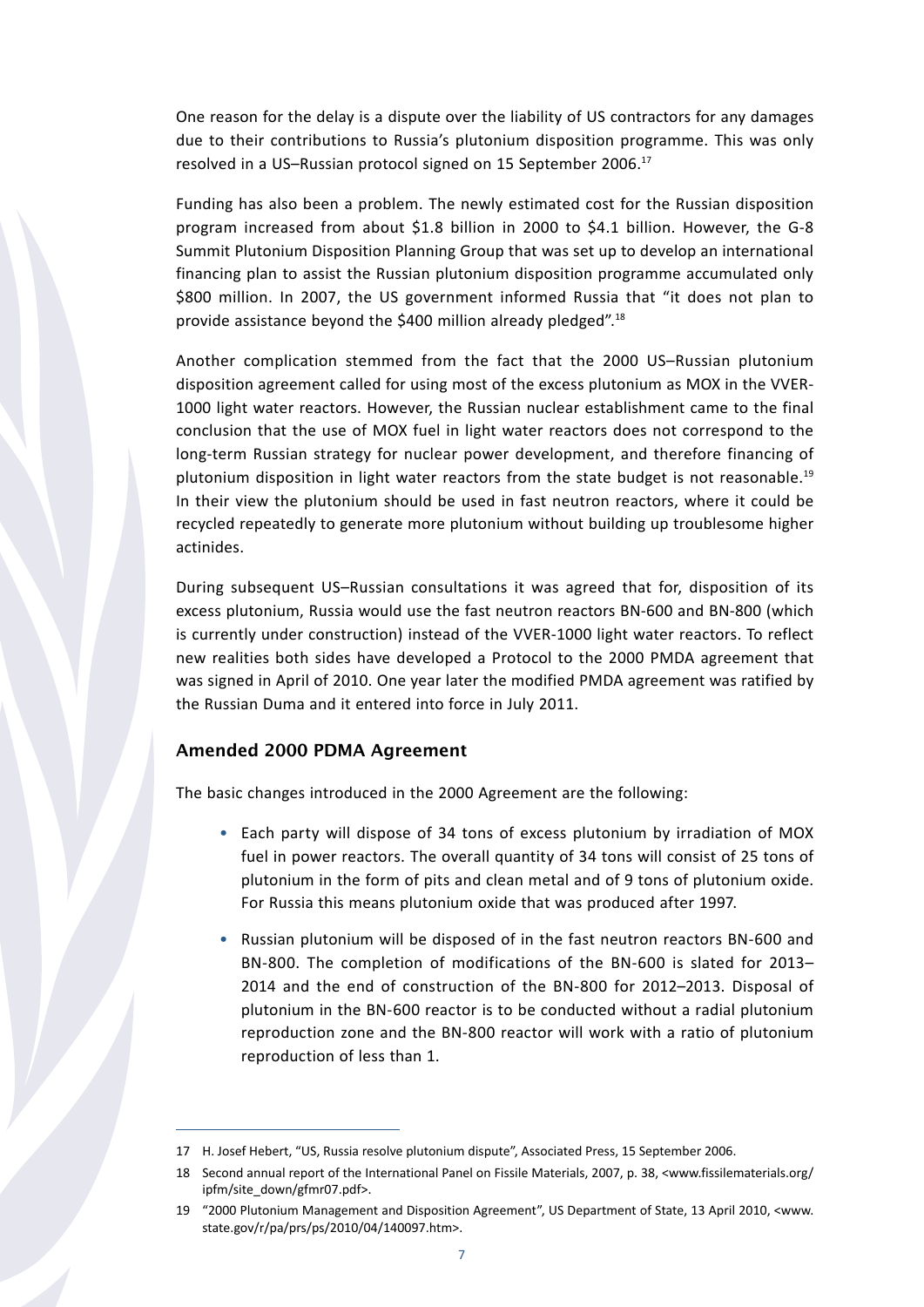- • Each party will undertake all necessary efforts in order to complete as soon as possible the construction and commissioning of the reactors and other facilities necessary to achieve the plutonium disposition rate of 1.3 tons per year.
- The parties shall start consultations with the IAEA with the view of concluding an agreement on verification measures for the national plutonium disposition programmes.
- • The US Government could provide up to \$400 million for the activities to be undertaken in the Russian Federation pursuant to this Protocol. This financial assistant might be used for conducting design, research and experimental work as well as for the procurement of necessary equipment (\$300 million) and for the monitoring of the Russian plutonium programme (\$100 million). The implementation of the Russian programme is not dependent on the presence or absence of any additional donor funding. However, the Government of the Russian Federation has the right to suspend or discontinue the implementation of the Agreement if the US Government decides to discontinue the declared assistance to the Russian programme.

Disposition is targeted to begin in 2018.

## The State of Implementation of the Russian Plutonium Programme

Several sites are involved in the utilization of excess plutonium. The construction of the BN-800 reactor is under way at the Beloyarskaya nuclear power plant (Sverdlovsk region). Its physical startup is planned for September 2013 and its full-scale operation for the first quarter of 2014.20 The initial fuel load will be hybrid—it will consist of uranium and MOX fuel. A transition to 100% MOX fuel will be completed by 2017, and from the beginning of 2018 the BN-800 will loaded by MOX produced with excess weapons-grade plutonium.

The MOX fuel pellets for the initial load of the BN-800 is being produced at the Production Association Mayak in Ozersk, Chelyabinsk region. The production of fuel assemblies will be done at the Institute of Atomic Reactors at Dimitrovgrad, Uliyanovsk region. The uranium fuel will be produced by MSZ.

The complex for the industrial MOX fuel production for the BN-800 reactor will be located at the MCC.<sup>21</sup> The construction of this complex is already initiated within the framework of the Federal Target Programme, "Nuclear Energy Technologies of the New Generation for the Period 2010–2015 and until 2020". The estimated cost of construction is 7 billion roubles.22 The capacity of the complex will be 400 pellet MOX fuel assemblies (or 8 tons) per year and, for the production of MOX fuel pellets,14 tons per year. Rosatom plans to put it in operation before commissioning the BN-800 reactor, which is scheduled for 2014.

<sup>20</sup> See <www.nuclear.ru/rus/press/nuclearenergy/2124052/>.

<sup>21</sup> See <www.nuclear.ru/rus/press/nuclear\_cycle/2117460/>.

<sup>22</sup> See <www.atomic-energy.ru/news/2011/06/03/22978>.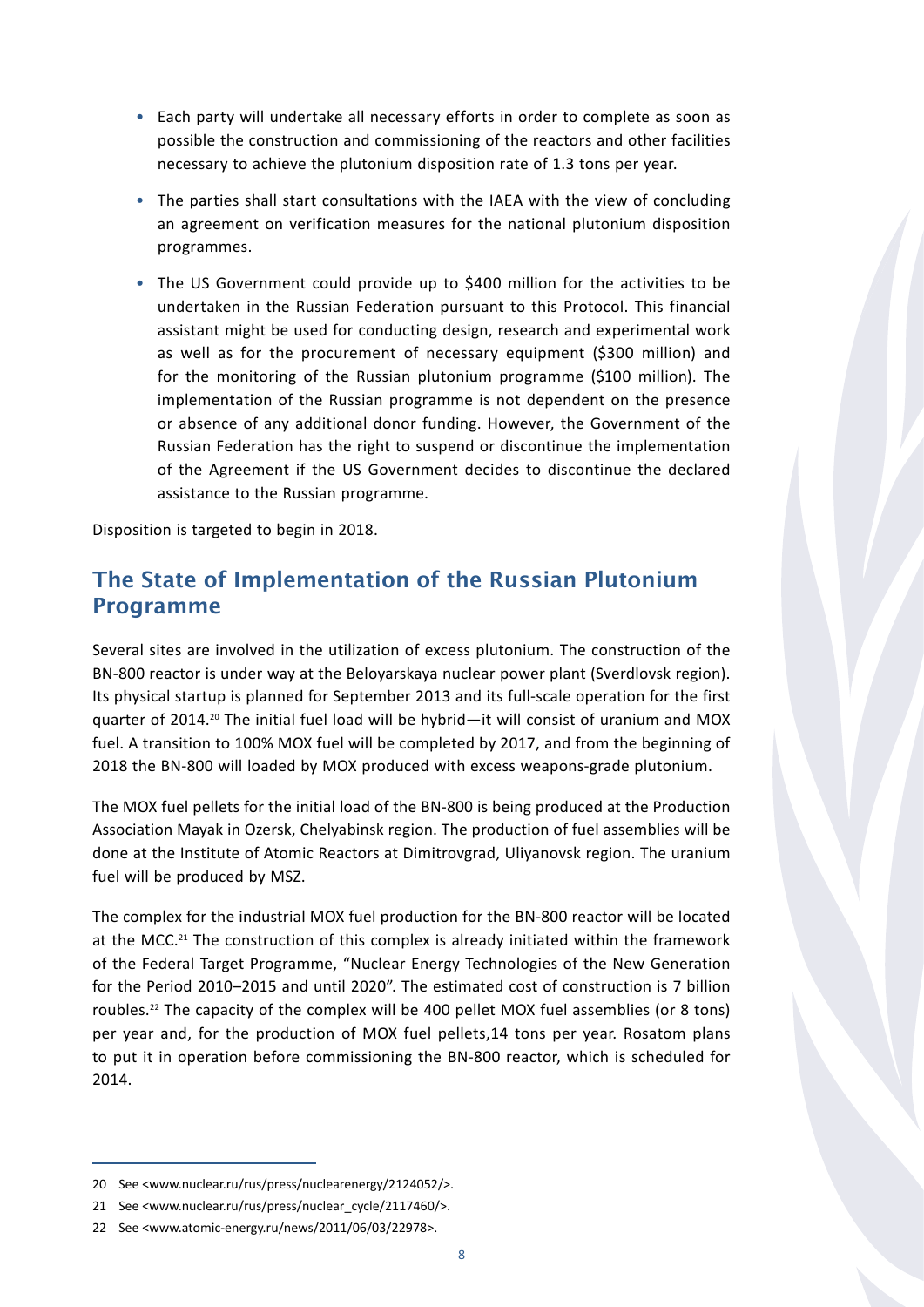## Establishing Verification Measures

In September 2010, Minister of Foreign Affairs of Russia S. Lavrov and US Secretary of State H. Clinton sent a joint letter to IAEA Secretary-General Y. Amano asking for the Agency's assistance in the development of a legally binding international mechanism controlling the bilateral Agreement on plutonium.

Currently the intensive trilateral dialogue on the development and establishment of the verification measures is ongoing in the IAEA. The team of Russian experts is headed by Vladimir Kuchinov, and the team of the US experts by Michael Guin. Not much is known about this consultation but Russian experts involved in this process do not expect serious difficulties.